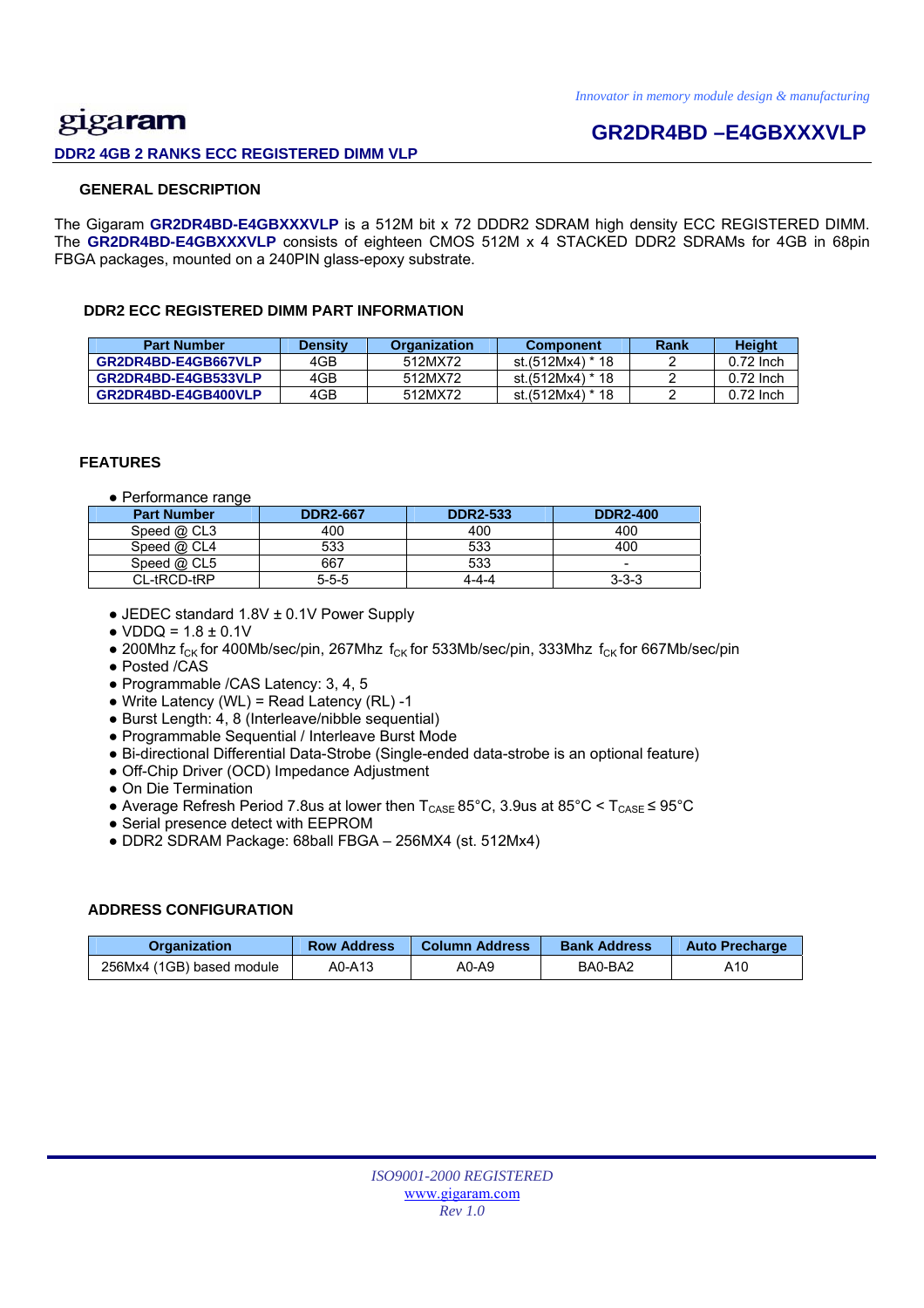# **GR2DR4BD –E4GBXXXVLP**

### **DDR2 4GB 2 RANKS ECC REGISTERED DIMM VLP**

### **PIN CONFIGURATIONS (Front Side/ Back Side)**

| Pin             | <b>FRONT</b>                   | Pin        | <b>BACK</b>           | Pin             | <b>FRONT</b>       | Pin              | <b>BACK</b>                            |
|-----------------|--------------------------------|------------|-----------------------|-----------------|--------------------|------------------|----------------------------------------|
| 1               | <b>VREF</b>                    | 121        | <b>VSS</b>            | 62              | VDDQ               | 182              | A3                                     |
| $\overline{2}$  | <b>VSS</b>                     | 122        | DQ4                   | 63              | A2                 | 183              | $\overline{A1}$                        |
| 3               | DQ0                            | 123        | DQ <sub>5</sub>       | 64              | <b>VDD</b>         | 184              | <b>VDD</b>                             |
| 4               | DQ1                            | 124        | <b>VSS</b>            |                 | <b>KEY</b>         |                  | <b>KEY</b>                             |
| 5               | <b>VSS</b>                     | 125        | DM0, DQS9             | 65              | <b>VSS</b>         | 185              | CKO*                                   |
| 6               | DQS0*                          | 126        | DQS9*                 | 66              | <b>VSS</b>         | 186              | CKO                                    |
| $\overline{7}$  | DQS0                           | 127        | <b>VSS</b>            | 67              | VDD                | 187              | <b>VDD</b>                             |
| 8               | <b>VSS</b>                     | 128        | DQ6                   | 68              | $\overline{NC}$    | 188              | A <sub>0</sub>                         |
| 9               | DQ <sub>2</sub>                | 129        | DQ7                   | 69              | <b>VDD</b>         | 189              | <b>VDD</b>                             |
| 10              | DQ3                            | 130        | <b>VSS</b>            | 70              | A10/AP             | 190              | BA1                                    |
| 11              | <b>VSS</b>                     | 131        | <b>DQ12</b>           | 71              | BA0                | 191              | <b>VDDQ</b>                            |
| $\overline{12}$ | DQ8                            | 132        | DQ13                  | 72              | <b>VDDQ</b>        | 192              | RAS*                                   |
| 13              | DQ <sub>9</sub>                | 133        | <b>VSS</b>            | 73              | WE*                | 193              | $CS0*$                                 |
| 14              | <b>VSS</b>                     | 134        | DM1, DQS10            | 74              | CAS*               | 194              | <b>VDDQ</b>                            |
| 15<br>16        | DQS1*<br>DQS1                  | 135        | DQS10*<br><b>VSS</b>  | 75<br>76        | VDDQ<br><b>VSS</b> | 195<br>196       | ODT0                                   |
| 17              | <b>VSS</b>                     | 136<br>137 | NC                    | 77              | ODT1               | 197              | A13<br><b>VDD</b>                      |
| 18              | RESET*                         | 138        | <b>NC</b>             | 78              | VDDQ               | 198              | <b>VSS</b>                             |
| 19              | NC.                            | 139        | VSS*                  | 79              | <b>VSS</b>         | 199              | <b>DQ36</b>                            |
| $\overline{20}$ | <b>VSS</b>                     | 140        | DQ14                  | 80              | DQ32               | 200              | <b>DQ37</b>                            |
| 21              | DQ10                           | 141        | DQ15                  | 81              | DQ33               | 201              | <b>VSS</b>                             |
| 22              | DQ11                           | 142        | <b>VSS</b>            | 82              | <b>VSS</b>         | 202              | DQ38                                   |
| 23              | <b>VSS</b>                     | 143        | DQ20                  | 83              | DQS4*              | 203              | DQ39                                   |
| 24              | DQ16                           | 144        | DQ21                  | 84              | DQS4               | 204              | <b>VSS</b>                             |
| $\overline{25}$ | <b>DQ17</b>                    | 145        | <b>VSS</b>            | 85              | <b>VSS</b>         | 205              | <b>DQ38</b>                            |
| 26              | <b>VSS</b>                     | 146        | DM2, DQS11            | 86              | <b>DQ34</b>        | 206              | DQ39                                   |
| $\overline{27}$ | DQS2*                          | 147        | DQS11*                | 87              | DQ35               | 207              | <b>VSS</b>                             |
| 28              | DQS2                           | 148        | <b>VSS</b>            | 88              | <b>VSS</b>         | 208              | <b>DQ44</b>                            |
| 29              | <b>VSS</b>                     | 149        | <b>DQ22</b>           | 89              | DQ40               | 209              | DQ45                                   |
| 30              | <b>DQ18</b>                    | 150        | DQ23                  | 90              | DQ41               | 210              | <b>VSS</b>                             |
| 31              | DQ19                           | 151        | <b>VSS</b>            | 91              | <b>VSS</b>         | 211              | DM5, DQS14                             |
| $\overline{32}$ | <b>VSS</b>                     | 152        | <b>DQ28</b>           | $\overline{92}$ | DQS5*              | 212              | DQS14*                                 |
| 33              | DQ24                           | 153        | DQ29                  | 93              | DQS5               | 213              | <b>VSS</b>                             |
| $\overline{34}$ | <b>DQ25</b>                    | 154        | <b>VSS</b>            | 94              | <b>VSS</b>         | 214              | DQ46                                   |
| 35<br>36        | <b>VSS</b><br>DQS3*            | 155<br>156 | DM3, DQS12<br>DQS12*  | 95<br>96        | DQ42<br>DQ43       | 215<br>216       | <b>DQ47</b><br>$\overline{\text{VSS}}$ |
| 37              | DQS3                           | 157        | <b>VSS</b>            | 97              | <b>VSS</b>         | $\overline{217}$ | <b>DQ52</b>                            |
| 38              | <b>VSS</b>                     | 158        | DQ30                  | 98              | DQ48               | 218              | DQ53                                   |
| 39              | DQ26                           | 159        | DQ31                  | 99              | DQ49               | 219              | <b>VSS</b>                             |
| 40              | <b>DQ27</b>                    | 160        | <b>VSS</b>            | 100             | <b>VSS</b>         | 220              | NC.                                    |
| 41              | <b>VSS</b>                     | 161        | CB4                   | 101             | SA <sub>2</sub>    | 221              | <b>NC</b>                              |
| 42              | CB <sub>0</sub>                | 162        | CB <sub>5</sub>       | 102             | NC                 | 222              | <b>VSS</b>                             |
| 43              | CB1                            | 163        | <b>VSS</b>            | 103             | <b>VSS</b>         | 223              | DM6, DQS15                             |
| 44              | <b>VSS</b>                     | 164        | DM8, DQS17            | 104             | DQS6*              | 224              | DQS15*                                 |
| 45              | DQS8*                          | 165        | DQS17*                | 105             | DQS6               | 225              | <b>VSS</b>                             |
| 46              | DQS8                           | 166        | <b>VSS</b>            | 106             | <b>VSS</b>         | 226              | <b>DQ54</b>                            |
| 47              | vss                            | 167        | CB <sub>6</sub>       | 107             | DQ50               | 227              | <b>DQ55</b>                            |
| 48              | CB <sub>2</sub>                | 168        | CB7                   | 108             | DQ51               | 228              | <b>VSS</b>                             |
| 49              | CB <sub>3</sub>                | 169        | <b>VSS</b>            | 109             | <b>VSS</b>         | 229              | DQ60                                   |
| 50              | <b>VSS</b>                     | 170        | VDDQ                  | 110             | DQ56               | 230              | DQ61                                   |
| 51              | VDDQ                           | 171        | NC, CKE1              | 111             | <b>DQ57</b>        | 231              | $\overline{\text{VSS}}$                |
| 52              | CKE0                           | 172        | <b>VDD</b>            | 112             | <b>VSS</b>         | 232              | DM7, DQS16                             |
| 53              | VDD                            | 173        | NC                    | 113             | DQS7*              | 233              | <b>DQS16*</b>                          |
| 54<br>55        | NC.                            | 174        | <b>NC</b>             | 114             | DQS7               | 234              | <b>VSS</b>                             |
|                 | $\overline{NC}$<br><b>VDDQ</b> | 175<br>176 | VDDQ                  | 115             | <b>VSS</b>         | 235              | DQ62                                   |
| 56<br>57        | A11                            | 177        | A12<br>A <sub>9</sub> | 116<br>117      | DQ58<br>DQ59       | 236<br>237       | DQ63<br>$\overline{\text{VSS}}$        |
| 58              | A7                             | 178        | VDD                   | 118             | <b>VSS</b>         | 238              | <b>VDDSPD</b>                          |
| 59              | VDD                            | 179        | $\overline{AB}$       | 119             | <b>SDA</b>         | 239              | SA <sub>0</sub>                        |
| 60              | A <sub>5</sub>                 | 180        | A <sub>6</sub>        | 120             | <b>SCL</b>         | 240              | SA <sub>1</sub>                        |
| 61              | A4                             | 181        | VDDQ                  |                 |                    |                  |                                        |
|                 |                                |            |                       |                 |                    |                  |                                        |

*ISO9001-2000 REGISTERED*  www.gigaram.com *Rev 1.0*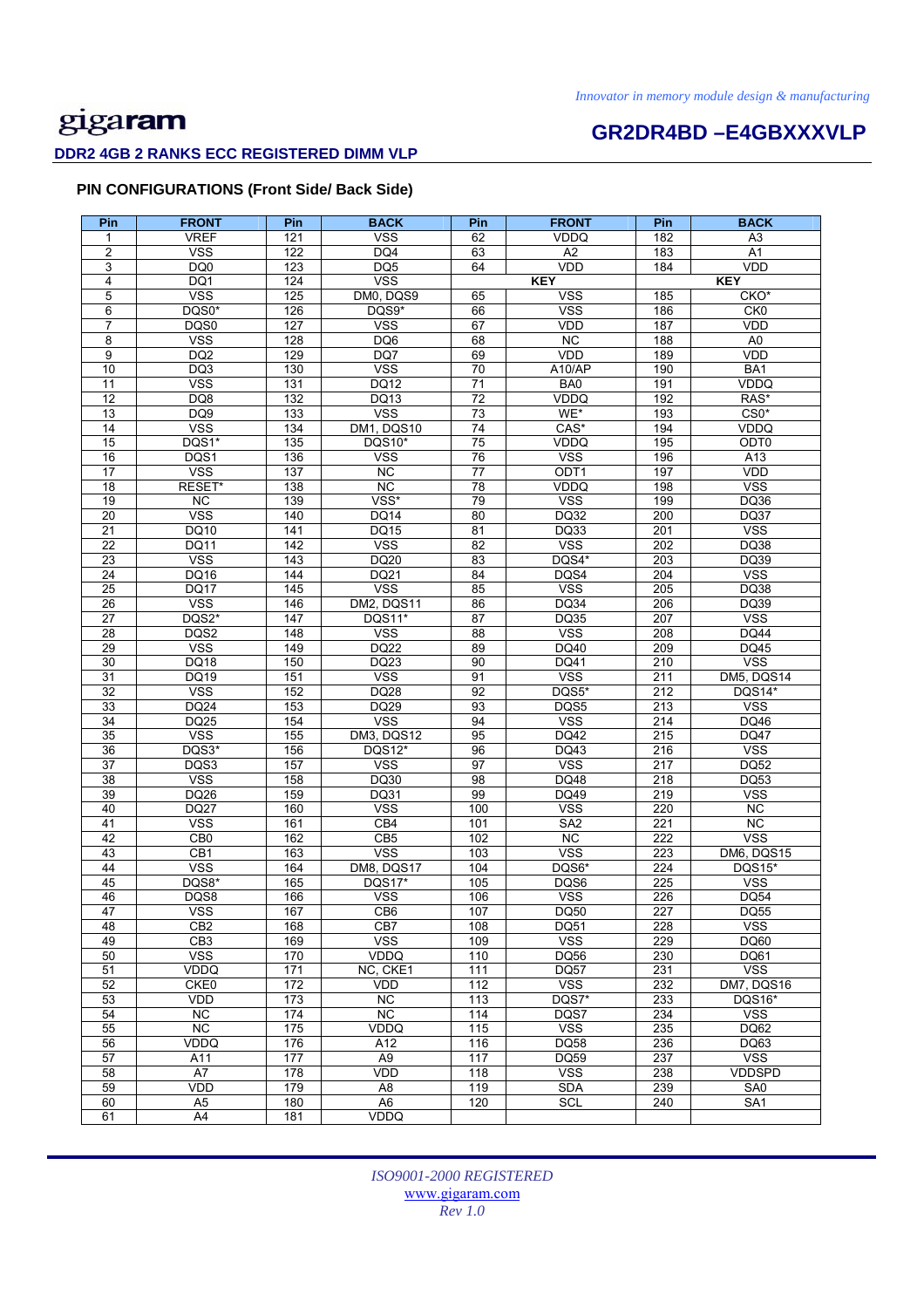# **GR2DR4BD –E4GBXXXVLP**

### **DDR2 4GB 2 RANKS ECC REGISTERED DIMM VLP**

### **REGISTERED DIMM INPUT/OUTPUT FUNCTIONAL DESCRIPTION**

| <b>Symbol</b>            | <b>Type</b>            | <b>Polarity</b>              | <b>Function</b>                                                                                                                                                                                                                                                                                                                                                                                                                                                                                                                                                                                                                                                                                                  |
|--------------------------|------------------------|------------------------------|------------------------------------------------------------------------------------------------------------------------------------------------------------------------------------------------------------------------------------------------------------------------------------------------------------------------------------------------------------------------------------------------------------------------------------------------------------------------------------------------------------------------------------------------------------------------------------------------------------------------------------------------------------------------------------------------------------------|
| CK0, /CK0                | Input                  | Cross point                  | The system clock inputs. All address and command lines are sampled on the<br>cross point of the rising edge of CK and he falling edge of CK*. An on-board<br>DLL circuit is driven from the clock inputs and output timing for read operations<br>is synchronized to the input clock.                                                                                                                                                                                                                                                                                                                                                                                                                            |
| CKE [1:0]                | Input                  | Active High                  | CKE high activates and CKE low deactivates internal signals and device input<br>buffers and output drivers of the SDRAMs. Taking CKE low provides Precharge<br>Power-Down and Self-Refresh operation (all banks idle), or Active Power-Down<br>(row Active in any bank).                                                                                                                                                                                                                                                                                                                                                                                                                                         |
| /CS [1:0]                | Input                  | Active Low                   | Enables the associated SDRAM command decoder when low and disables<br>decoder when high. When decoder is disabled, new commands are ignored and<br>previous operations continue. The input signals also disable all outputs (except<br>CKE and ODT) of the register(s) on the DIMM when both inputs are high. When<br>both CS*[1:0] are high, all register outputs (except CK, ODT and Chip select)<br>remain in the previous state.                                                                                                                                                                                                                                                                             |
| ODT [1:0]                | Input                  | Active High                  | On-Die Termination control signals                                                                                                                                                                                                                                                                                                                                                                                                                                                                                                                                                                                                                                                                               |
| /RAS,<br>/CAS, /WE       | Input                  | <b>Active Low</b>            | When sampled at the positive edge of the clock, RAS*, CAS* and WE* define<br>the operation to be executed by the SDRAM.                                                                                                                                                                                                                                                                                                                                                                                                                                                                                                                                                                                          |
| DM [8:0]                 | Input                  | Active High                  | Masks write data when high, issued concurrently with input data.                                                                                                                                                                                                                                                                                                                                                                                                                                                                                                                                                                                                                                                 |
| BA [2:0]                 | Input                  |                              | Selects which internal SDRAM memory bank is activated                                                                                                                                                                                                                                                                                                                                                                                                                                                                                                                                                                                                                                                            |
| A [13:0]                 | Input                  |                              | During Bank Activate command cycle, Address defines the row address. During<br>a Read or Write command cycle, Address defines the column address. In<br>addition to the column address, A10 (=AP) is used to invoke Auto-Precharge<br>operation at the end of the burst read or write cycle. If AP is high, Auto<br>Precharge is selected and BA[1:0] defines the bank to be precharged. If AP is<br>low, Auto-Precharge is disabled. During a Precharge command cycle, AP is<br>used in conjunction with BA[1:0] to control which bank(s) to precharge. If AP is<br>high, all banks will be precharged regardless of the state of BA[1:0]. If AP is low,<br>BA[1:0] are used to define which bank to precharge. |
| DQ [63:0],<br>CB [7:0]   | $II$                   |                              | Data and Check Bit Input/Output pins.                                                                                                                                                                                                                                                                                                                                                                                                                                                                                                                                                                                                                                                                            |
| DQS [17:0]<br>/DQS[17:0] | $\mathsf{U}\mathsf{O}$ | Cross point                  | The data strobes, associated with one data byte, source with data transfer. In<br>Write mode, the data strobe is sourced by the controller and is centered in the<br>data window. In Read mode the data strobe is sources by the DDR2 SDRAM<br>and is sent at the leading edge of the data window. DQS* signals are<br>complements, and timing is relative to the crosspoint of respective DQS and<br>DQS*. If the module is to be operated in single ended strobe mode, all DQS*<br>signals must be tied on the system board to VSS and DDR2 SDRAM mode<br>registers programmed appropriately.                                                                                                                  |
| SA [2:0]                 | Input                  |                              | These signals are tied at the system planar to either VSS or VDDSPD to<br>configure the serial SPD EEPROM address range                                                                                                                                                                                                                                                                                                                                                                                                                                                                                                                                                                                          |
| <b>SDA</b>               | I/O                    |                              | This bidirectional pin is used to transfer data into and out of the SPD EEPROM.<br>A resistor maybe connected from the SDA bus line to VDDSPD on the system<br>planar to act as a pull-up.                                                                                                                                                                                                                                                                                                                                                                                                                                                                                                                       |
| SCL                      | Input                  |                              | This signal is used to clock data into the SPD EEPROM. A resistor maybe<br>connected from the SCL bus line to VDDSPD on the system planar to act as a<br>pull-up.                                                                                                                                                                                                                                                                                                                                                                                                                                                                                                                                                |
| RESET*                   | Input                  |                              | The RESET* pin is connected to the RST* pin on the register and to the OE pin<br>on the PLL. When low, all register outputs will be driven low and the PLL clocks<br>to the DRAMs and the register(s) will be set to low level. The PLL will remain<br>synchronized with the input clock.                                                                                                                                                                                                                                                                                                                                                                                                                        |
| $V_{DD}$ , $V_{SS}$      | Supply                 | $\blacksquare$               | Power and ground for the DDR SDRAM input buffers and core logic.                                                                                                                                                                                                                                                                                                                                                                                                                                                                                                                                                                                                                                                 |
| <b>VREF</b>              | Supply                 | $\qquad \qquad \blacksquare$ | Reference voltage for the SSTL-18 inputs.                                                                                                                                                                                                                                                                                                                                                                                                                                                                                                                                                                                                                                                                        |
| V <sub>DDSPD</sub>       | Supply                 |                              | Serial EEPROM positive power supply, wired to a separated power pin at the<br>connector which supports from 1.7 Volt to 3.6 Volt.                                                                                                                                                                                                                                                                                                                                                                                                                                                                                                                                                                                |

 **Note:** /CS1, ODT1 and CKE1 are used on dual rank modules only.

| ISO9001-2000 REGISTERED |
|-------------------------|
| www.gigaram.com         |
| Rev 1.0                 |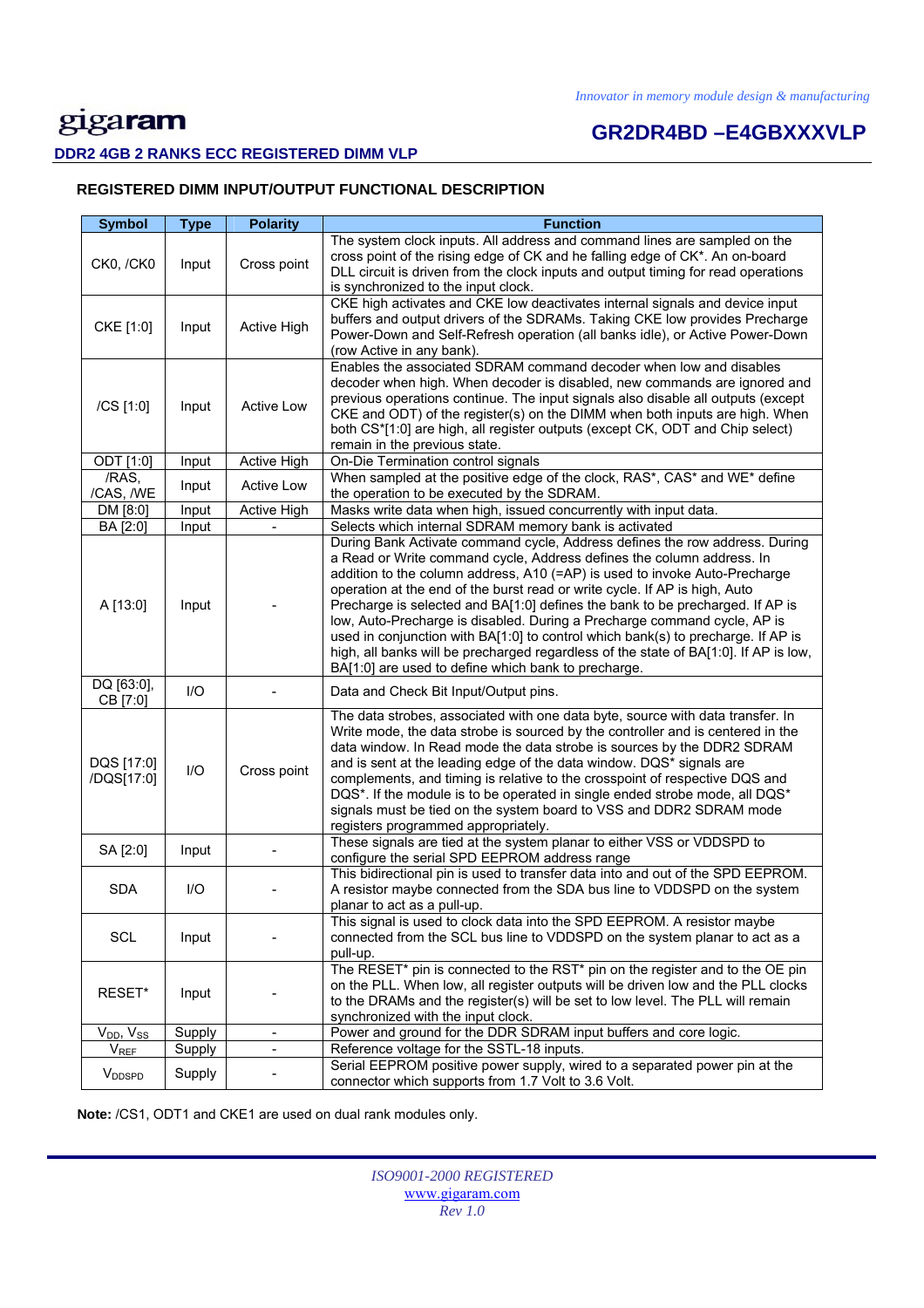**GR2DR4BD –E4GBXXXVLP** 

## gigaram

### **DDR2 4GB 2 RANKS ECC REGISTERED DIMM VLP**

### **FUNCTIONAL BLOCK DIAGRAM**



*ISO9001-2000 REGISTERED*  www.gigaram.com *Rev 1.0*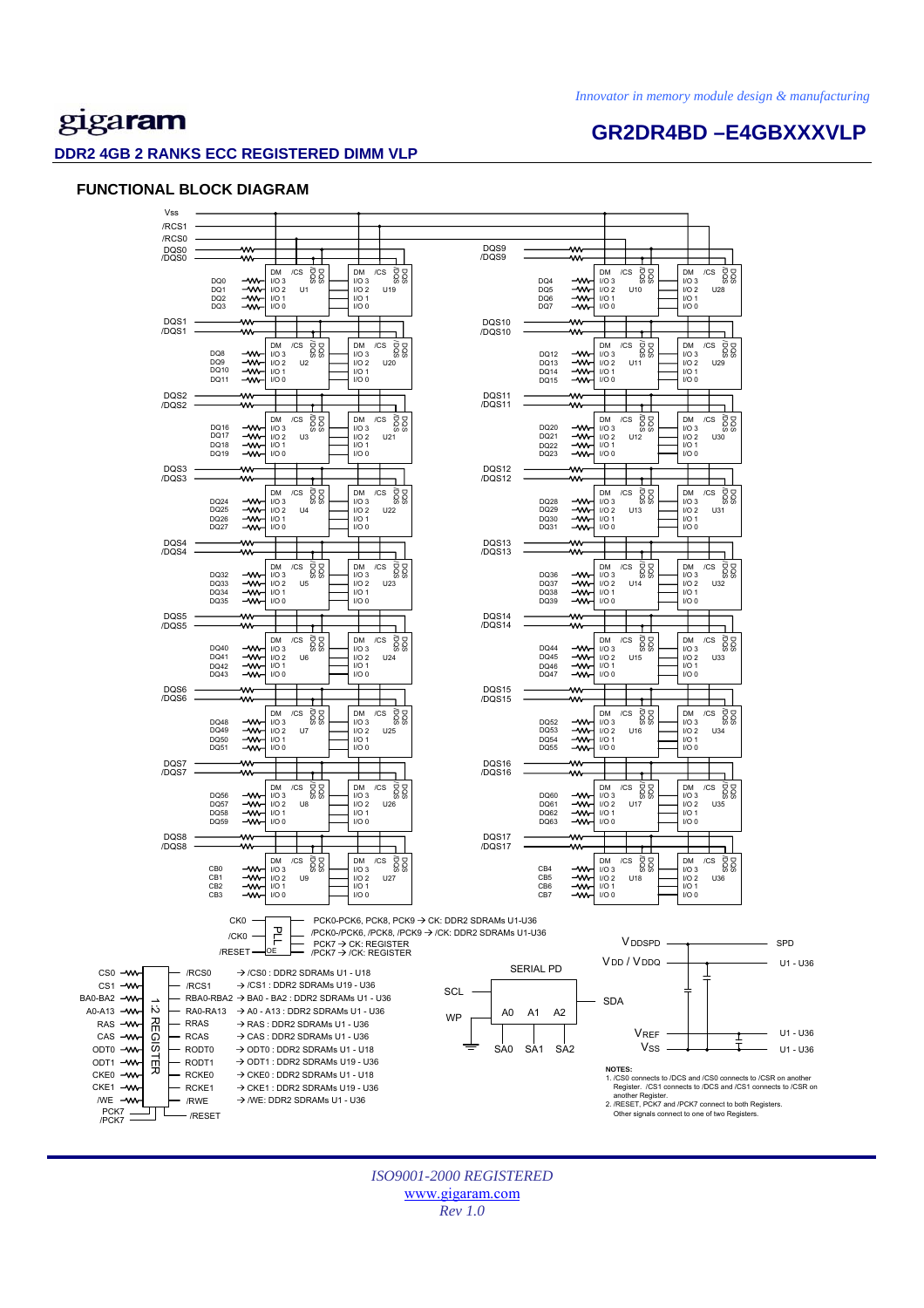# gigaram

## **GR2DR4BD –E4GBXXXVLP**

### **DDR2 4GB 2 RANKS ECC REGISTERED DIMM VLP**

### **ABSOLUTE MAXIMUM RATINGS**

| <b>Parameter</b>                                        |                                    | <b>Limit Values</b> | Unit   |              |
|---------------------------------------------------------|------------------------------------|---------------------|--------|--------------|
|                                                         | <b>Symbol</b>                      | Min.                | Max.   |              |
| Voltage on any pins relative to Vss                     | V <sub>IN</sub> , V <sub>OUT</sub> | $-0.5$              | 2.3    |              |
| Voltage on $V_{DD}$ relative to $V_{SS}$                | $V_{DD}$                           | $-1.0$              | 2.3    |              |
| Voltage on V <sub>DDQ</sub> relative to V <sub>SS</sub> | V <sub>DDQ</sub>                   | $-0.5$              | 2.3    |              |
| Storage temperature range                               | $\mathsf{T}_{\texttt{STG}}$        | -55                 | $+100$ | $^{\circ}$ C |

Stresses greater than those listed under "Absolute Maximum Ratings" may cause permanent to the device. This is a stress rating only and functional operation of the device at these or any other conditions above those indicated in the operational sections of this specification is not implied. Exposure to absolute maximum rating conditions for extended periods may affect reliability.

### **OPERATING TEMPERATURE RANGE**

| <b>Parameter</b>                                  |               |      | <b>Limit Values</b> | Unit         | <b>Notes</b> |
|---------------------------------------------------|---------------|------|---------------------|--------------|--------------|
|                                                   | <b>Symbol</b> | Min. | Max.                |              |              |
| DIMM Module Operating Temperature Range (ambient) | <b>TOPR</b>   |      | $+55$               | $^{\circ}$ C |              |
| DRAM Component Case Temperature Range             | <b>TCASE</b>  |      | +95                 | $\circ$ C    | $1 - 4$      |

1. DRAM Component Case Temperature is the surface temperature in the center on the top side of any of the DRAMs. For measurement conditions, please refer to the JEDEC document JESD51-2.

2. Within the DRAM Component Case Temperature range all DRAM specification will be supported.

3. Above 85 º C DRAM case temperature the Auto-Refresh command interval has to be reduced to tREF1= 3.9us.

4. Self-Refresh period is hard-coded in the DRAMs and therefore it is imperative that the system ensures the DRAM is below 85 ° C case temperature before initiating self-refresh operation.

### **SUPPLY VOLTAGE LEVELS AND DC OPERATING CONDITIONS**

| <b>Parameter</b>             | <b>Symbol</b>      |                       | Unit                 | <b>Notes</b>       |               |    |
|------------------------------|--------------------|-----------------------|----------------------|--------------------|---------------|----|
|                              |                    | Min.                  | Norm.                | Max.               |               |    |
| Device Supply Voltage        | $V_{DD}$           | 1.7                   | 1.8                  | 1.9                |               |    |
| <b>Output Supply Voltage</b> | V <sub>DDQ</sub>   | 1.7                   | 1.8                  | 1.9                |               |    |
| Input Reference Voltage      | $V_{REF}$          | $0.49 \times V_{DDO}$ | $0.5 \times V_{DDO}$ | $0.51 \times VDDO$ |               | 2) |
| <b>EEPROM Supply Voltage</b> | V <sub>DDSPD</sub> | 1.7                   |                      | 3.6                |               |    |
| DC Input Logic High          | $V_{IH(DC)}$       | $V_{RFF}$ + 0.125     |                      | $V_{DDO}$ + 0.3    |               |    |
| DC Input Logic Low           | $V_{IL(DC)}$       | $-0.30$               |                      | $V_{REF}$ - 0.125  | $\mathcal{U}$ |    |
| In/Output Leakage Current    |                    | -5                    |                      | 5                  | uA            | 3) |

1. Under all conditions,  $V_{DDQ}$  must be less than or equal to VDD

2. Peak to peak AC noise on V<sub>REF</sub> may not exceed  $\pm$  2% V<sub>REF (DC)</sub>. V<sub>REF</sub> is also expected to track noise variations in V<sub>DDQ</sub>.

3. For any pin on the DIMM connector under test input of 0  $V \leq V_{IN} \leq V_{DDQ} + 0.3V$ .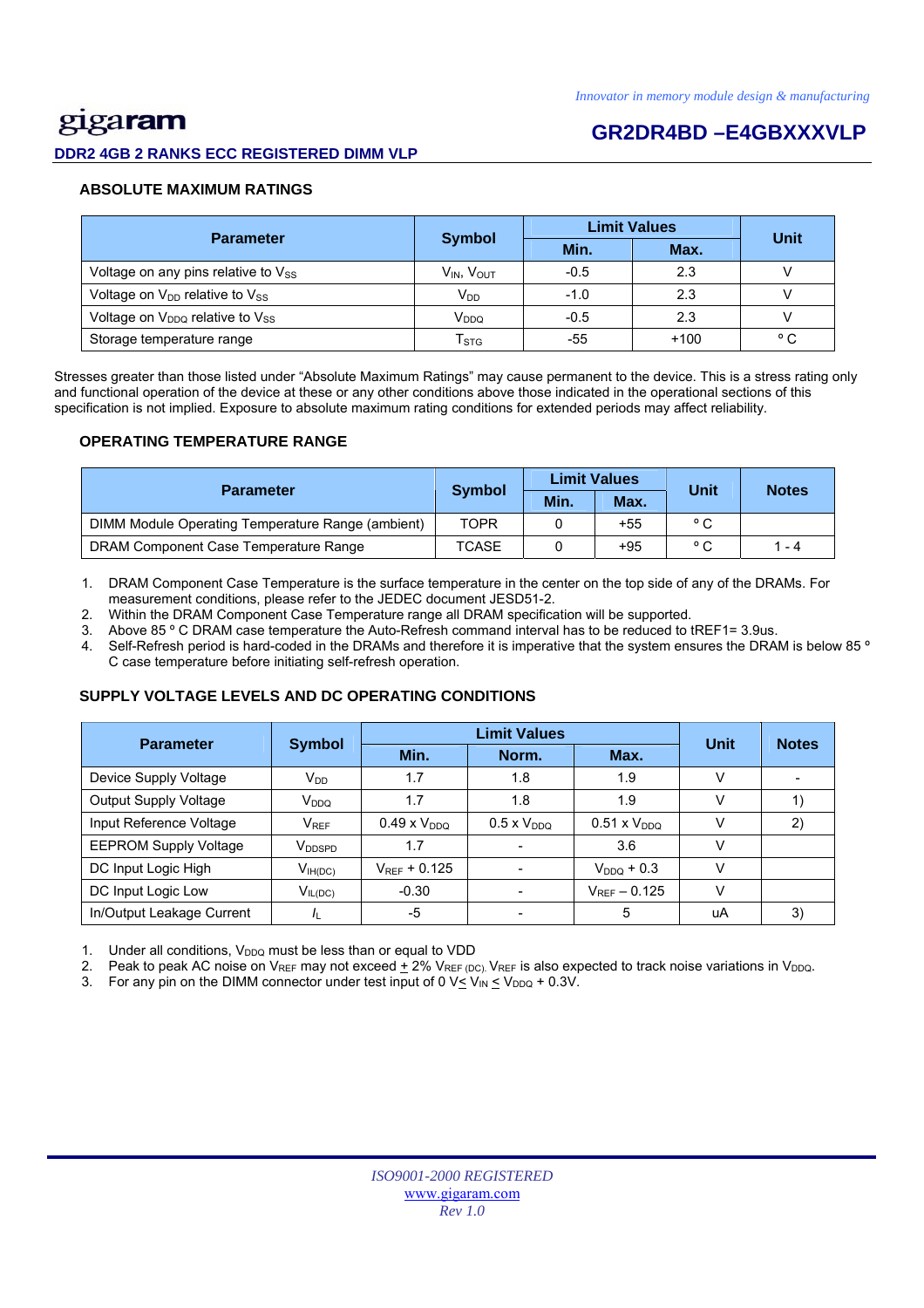### **DDR2 4GB 2 RANKS ECC REGISTERED DIMM VLP**

# **GR2DR4BD –E4GBXXXVLP**

### *I***<sub>DD</sub> SPECIFICATION**

| <b>Symbol</b>             | DDR2-667@CL=5 | DDR2-533@CL=4. | DDR2-400@CL=3 | <b>Unit</b> | <b>Note</b> |
|---------------------------|---------------|----------------|---------------|-------------|-------------|
| $I_{DD0}$                 | 1,960         | 3,170          | 3,040         | mA          | 1, 2        |
| I <sub>DD1</sub>          | 2,220         | 3,420          | 3,370         | mA          | 1, 2        |
| $I_{DD2P}$                | 780           | 1,480          | 1,380         | mA          | 1, 2        |
| <b>I</b> DD <sub>2N</sub> | 2,400         | 2,360          | 2,210         | mA          | 1, 2        |
| $I_{DD2Q}$                | 2,040         | 2,600          | 2,320         | mA          | 1, 2        |
| $I_{DD3P(F)}$             | 1,280         | 2,240          | 2,140         | mA          | 1, 2        |
| $I_{DD3P(S)}$             | 810           | 1,138          | 1,088         | mA          | 1, 2        |
| <b>I</b> DD3N             | 2,400         | 2,590          | 2,330         | mA          | 1, 2        |
| <b>I</b> DD <sub>4R</sub> | 3,030         | 3,770          | 3,260         | mA          | 1, 2        |
| I <sub>DD4W</sub>         | 3,210         | 3,920          | 3,360         | mA          | 1, 2        |
| $I_{\text{DD5B}}$         | 3,210         | 5,550          | 5,230         | mA          | 1, 2        |
| I <sub>DD6</sub>          | 180           | 540            | 540           | mA          | 1, 2        |
| I <sub>DD7</sub>          | 3,330         | 7,610          | 6,630         | mA          | 1, 2        |

### **Notes**:

1. Calculated values from component data. ODT disabled. IDD1, IDD4R, and IDD7 are defined with the outputs disabled. Currents includes Registers and PLL.

2. The other rank is in IDD2P Precharge Power-Down Standby Current mode

3. Both ranks are in the same IDD current mode.